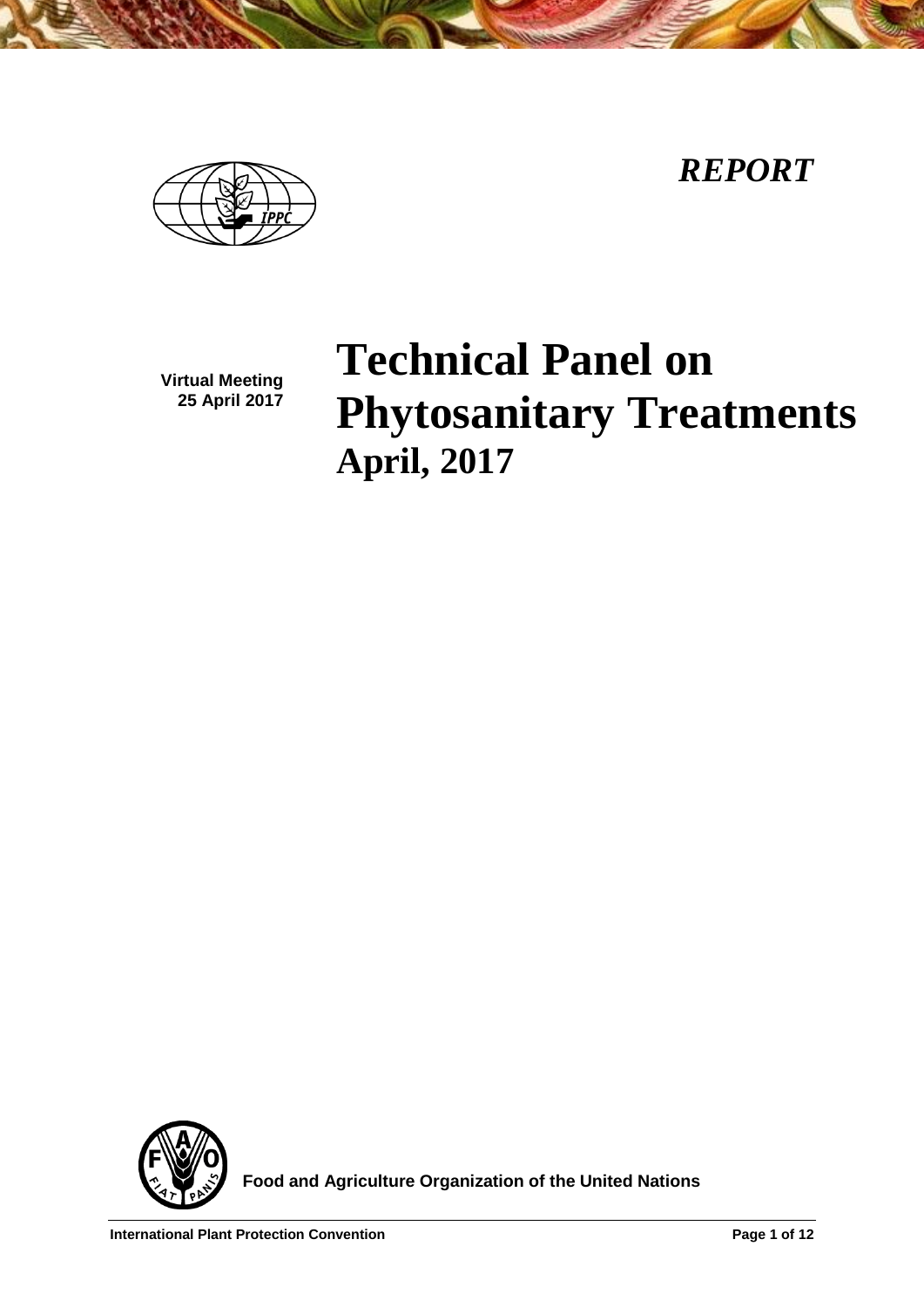The designations employed and the presentation of material in this information product do not imply the expression of any opinion whatsoever on the part of the Food and Agriculture Organization of the United Nations (FAO) concerning the legal or development status of any country, territory, city or area or of its authorities, or concerning the delimitation of its frontiers or boundaries. The mention of specific companies or products of manufacturers, whether or not these have been patented, does not imply that these have been endorsed or recommended by FAO in preference to others of a similar nature that are not mentioned.

The views expressed in this information product are those of the author(s) and do not necessarily reflect the views of FAO.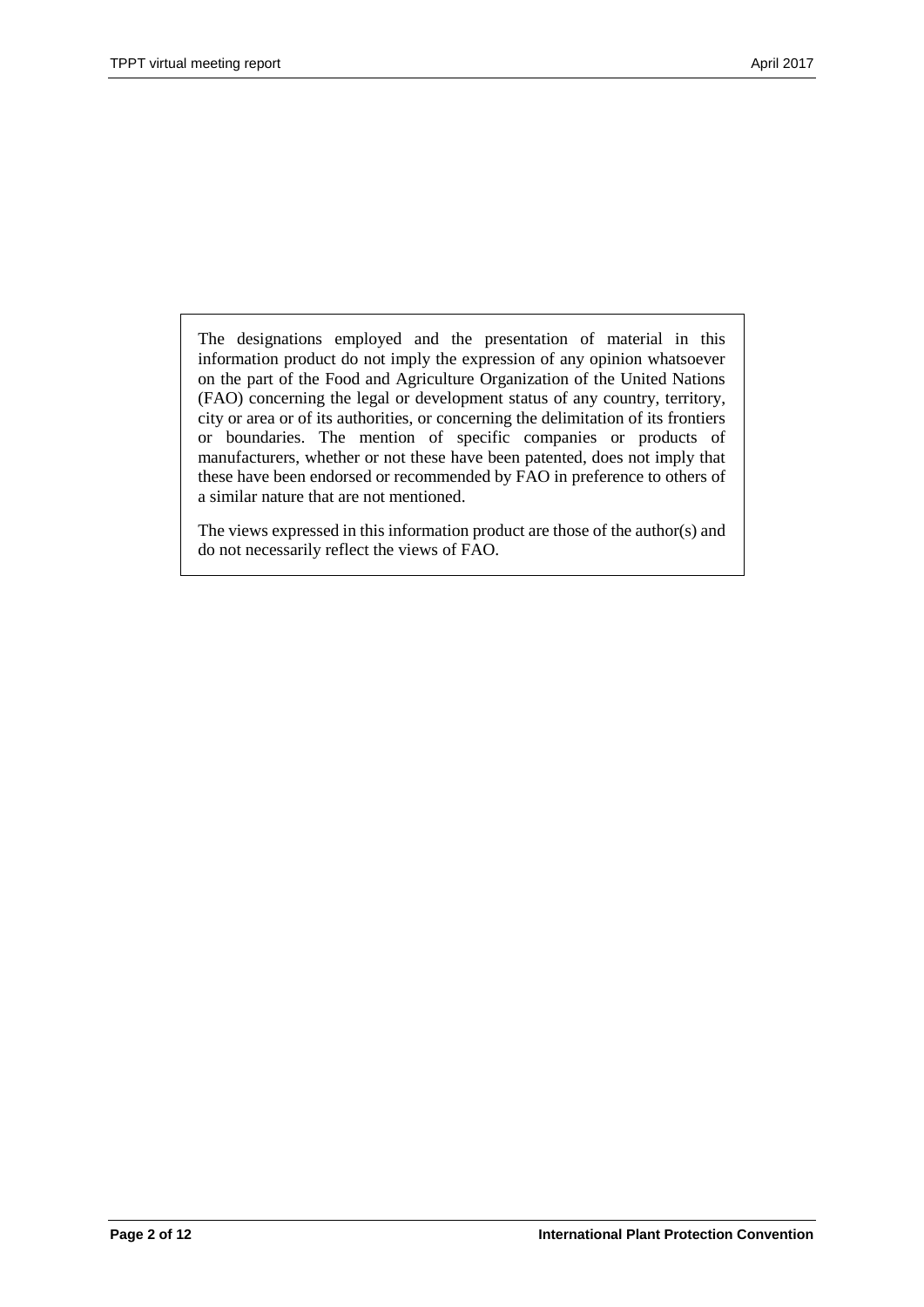# **CONTENTS**

| 2.3                                                                                                                                                                                                    |  |  |  |
|--------------------------------------------------------------------------------------------------------------------------------------------------------------------------------------------------------|--|--|--|
| 3.                                                                                                                                                                                                     |  |  |  |
| Preliminary research results for the draft PT Vapour heat treatment for Bactrocera dorsalis<br>3.1<br>on Carica papaya (2009-109): Comparison of three populations of <i>B. dorsalis</i> for tolerance |  |  |  |
| 3.2                                                                                                                                                                                                    |  |  |  |
|                                                                                                                                                                                                        |  |  |  |
|                                                                                                                                                                                                        |  |  |  |
| 3.3                                                                                                                                                                                                    |  |  |  |
| Treatment lead responses to objection on Heat treatment of wood using dielectric heating                                                                                                               |  |  |  |
| 4.                                                                                                                                                                                                     |  |  |  |
| 5.                                                                                                                                                                                                     |  |  |  |
|                                                                                                                                                                                                        |  |  |  |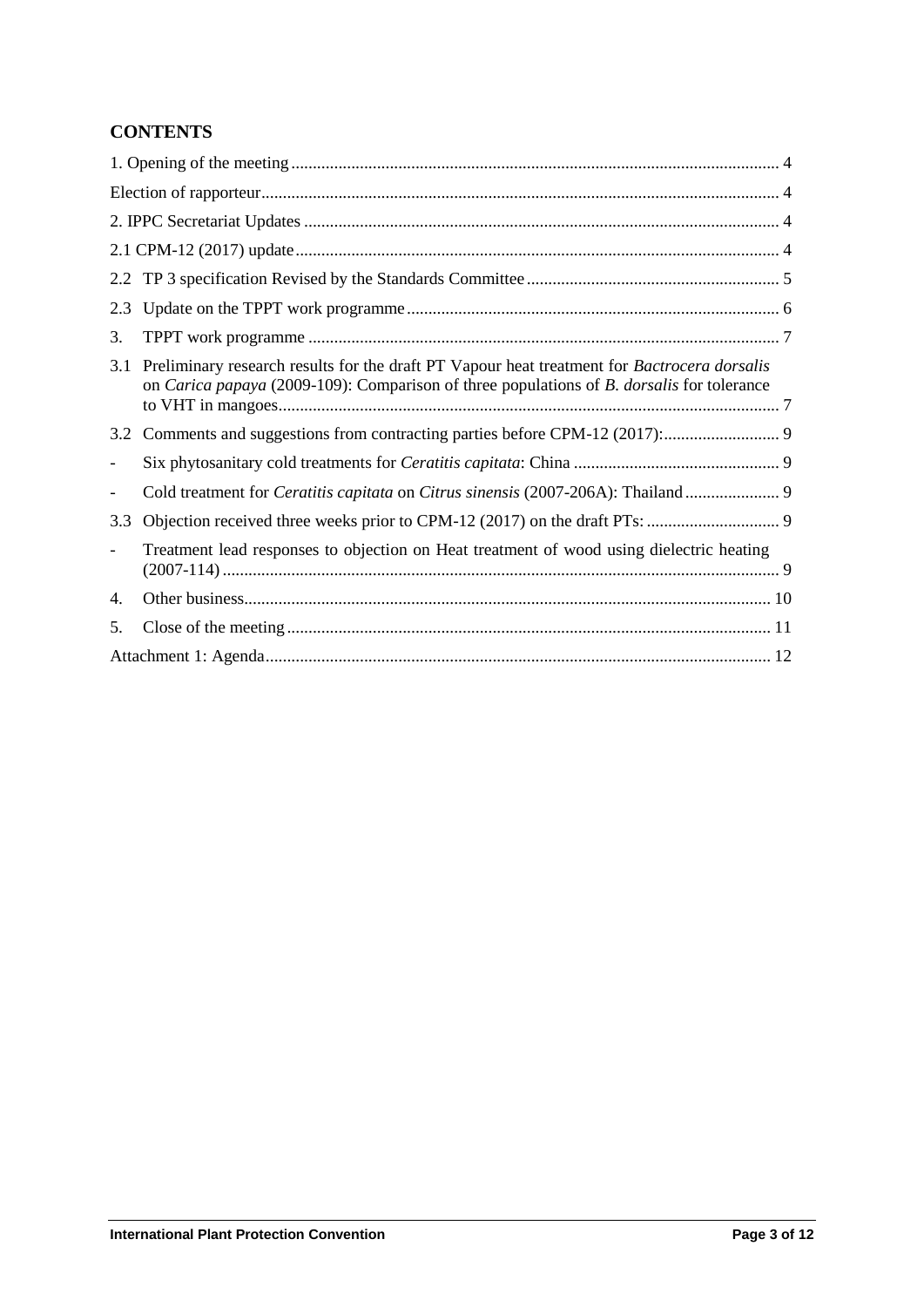## <span id="page-3-0"></span>**1. Opening of the meeting**

- *[1]* The International Plant Protection Convention (IPPC) Secretariat (hereafter referred to "Secretariat") lead for Technical Panel on Phytosanitary Treatments (TPPT) chaired the meeting and welcomed the following participants:
	- 1. Mr Ezequiel FERRO (Steward of the TPPT)
	- 2. Mr Glenn BOWMAN (Australia)
	- 3. Mr Toshiyuki DOHINO (Japan)
	- 4. Mr Guy HALLMAN (FAO/IAEA)
	- 5. Mr Scott MYERS (USA)
	- 6. Mr Michael ORMSBY (New Zealand)
	- 7. Mr Andrew PARKER (FAO/IAEA)
	- 8. Mr Matthew SMYTH (Australia)
	- 9. Mr Eduardo WILLINK (Argentina)
	- 10. Mr Daojian YU (China)
	- 11. Mr Brent LARSON (IPPC Secretariat, Standard Setting Officer)
	- 12. Ms Adriana G. MOREIRA (IPPC Secretariat, Lead)
	- 13. Ms Janka KISS (IPPC Secretariat, support)
	- 14. Mr Piotr WLODARCZYK (IPPC Secretariat, support)
- *[2]* The full list of TPPT members and their contact details can be found on the International Phytosanitary Portal  $(IPP)^1$ .
- *[3]* The TPPT Steward greeted the meeting participants and wished them a fruitful meeting. The TPPT members welcomed the new Steward.
- *[4]* The Secretariat introduced the agenda and it was adopted as presented in Appendix 1 to this report.

#### <span id="page-3-1"></span>**Election of rapporteur**

*[5]* Mr Eduardo WILLINK was elected as the rapporteur.

#### <span id="page-3-2"></span>**2. IPPC Secretariat Updates**

*[6]* The Secretariat provided updates on the following.

# <span id="page-3-3"></span>**2.1 CPM-12 (2017) update**

- <sup>[7]</sup> The 12<sup>th</sup> Session of the Commission on Phytosanitary Measures (CPM) was concluded successfully on the 11 April 2017 in Incheon, Korea.
- *[8]* An unprecedented 26 standards were submitted for adoption and no less than 24 were adopted (or noted, in the case of diagnostic protocols (DPs)). A total of 10 phytosanitary treatments (PTs) were adopted, but one PT received an objection.
- *[9]* The Secretariat thanked the TPPT members for their efforts and commitment in developing these treatments over the years.
- *[10]* The Secretariat informed the participants that the CPM acknowledged Japan's contribution for the panel by hosting last year's TPPT meeting. Also, the CPM acknowledged all individual experts that contributed to the development of the adopted standards and for PTs, the treatment leads and assistants are noted in an Appendix 11 of the CPM-12 (2017) report<sup>2</sup>.

<sup>1</sup>TPPT membership list: https://www.ippc.int/en/publications/81655/

<sup>2</sup> Report CPM-12 (2017) : https://www.ippc.int/en/publications/84387/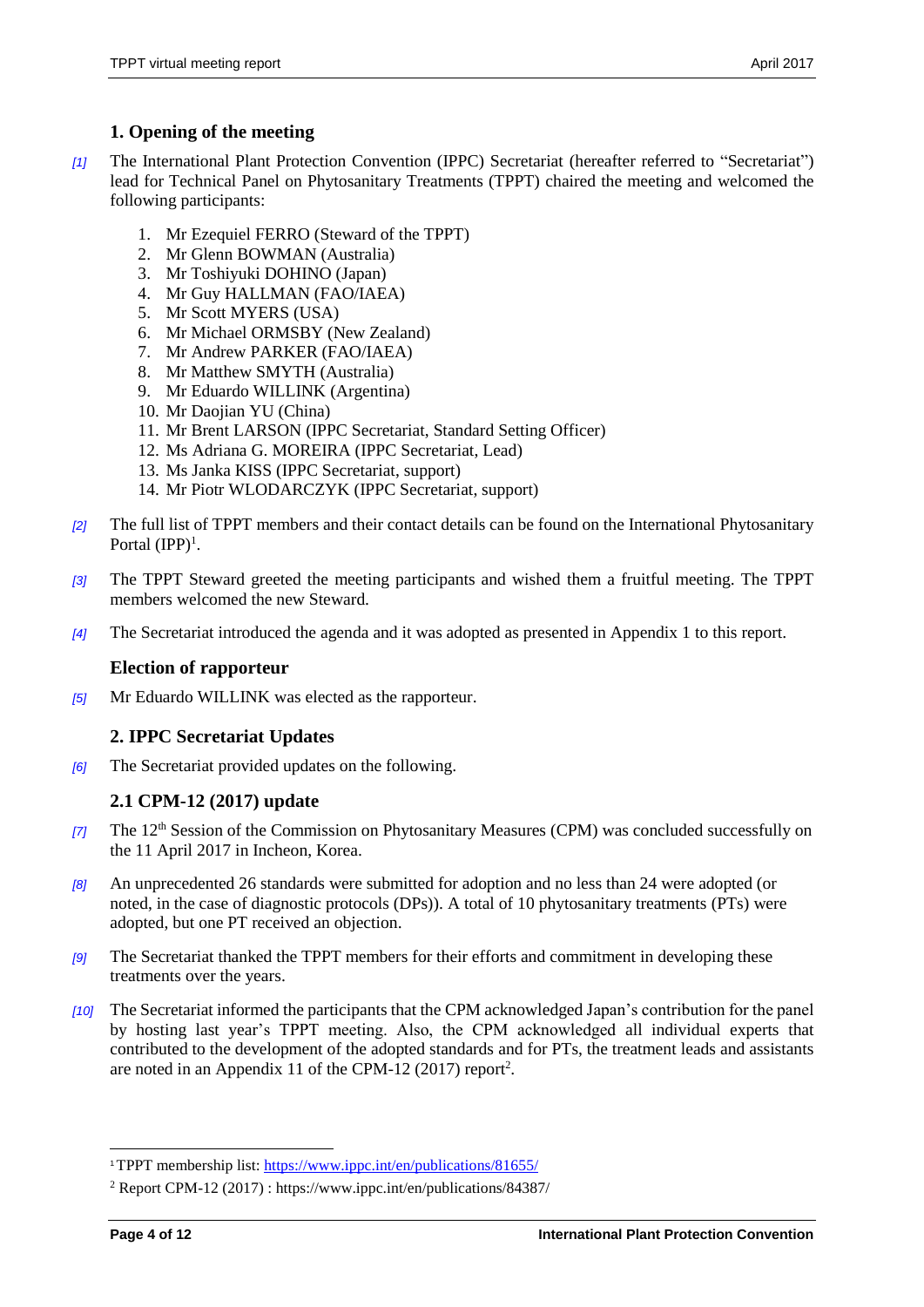- *[11]* The CPM noted the report from the Phytosanitary Measures Research Group (PMRG). The Secretariat reminded the TPPT of the dates and venue of the next PMRG meeting (10 - 13 July, 2017 in Wageningen, Netherlands).
- *[12]* The Secretariat informed the TPPT that some contracting parties mentioned that possible differences between the newly adopted PTs using sulfuryl fluoride treatment<sup>3</sup> and the revision of ISPM 15<sup>4</sup> (*Regulation of wood packaging material in international trade)* may exist and suggested to align them in the future..
- *[13]* During CPM-12 (2017) one contracting party expressed concern on having more than one treatment schedule in the PT Cold treatment for *Ceratitis capitata* on *Citrus sinensis* (2007-206A) as it is confusing, but didn't object to the adoption of the treatment. Another contracting party was concerned that using only laboratory results for determining the fruit fly population differences might not be robust enough and suggested further testing as well they suggest that manuals, providing operational guidance should be developed (See section 3.2 of this report on the Comments and suggestions from contracting parties before CPM-12 (2017)).
- [14] The CPM chairperson reminded the contracting parties, that an open call for PTs is open<sup>5</sup>. The Secretariat reminded the TPPT that there are two types of submissions: Treatments to be considered as international standards (Annexes to ISPM 28 (*Phytosanitary treatments for regulated pests*) and treatments to be considered as "contributed resources" to be posted on the Phytosanitary Resources page<sup>6</sup>. The treatments need to be submitted using the standardized form provided and should be sent to the secretariat along with the supporting data (see section 2.3 Update on the TPPT work programme of this report).

#### <span id="page-4-0"></span>**2.2 TP 3 specification Revised by the Standards Committee**

- *[15]* The TPPT Steward informed the members, that the specification TP 3: Technical Panel on Phytosanitary Treatments  $(2004-005)^7$  was modified as requested by the Standards Committee (SC) and approved by the SC to include two new tasks related to the IPPC Phytosanitary Treatment Search Facility and the new procedure to include phytosanitary treatments to the Phytosanitary Resources page. .
- *[16]* The Secretariat reminded the TPPT that as the lists containing the adopted PTs in annexes to ISPM 28 was removed, CPM-10 (2015) agreed it could be maintained separately and this search tool will replace those annexes. This search tool will present adopted PTs as well as other treatments used in international trade that meet the criteria established by the Capacity Development Committee (CDC) and then posted on the Phytosanitary Resources page. This amended TP 3 specification also tasks the TPPT to review the treatments proposed for inclusion on the Phytosanitary Resources page and recommend which ones to be included. As well, the TPPT will categorize PTs, both those posted on the Phytosanitary Resources page and those adopted, for inclusion in the IPPC Phytosanitary Treatment Search Facility.
- *[17]* The Secretariat informed the TPPT, that this IPPC Phytosanitary Treatment Search Facility is expected to be developed in the third quarter of 2017.

<sup>&</sup>lt;sup>3</sup> PT 22: Sulfuryl fluoride fumigation treatment for insects in debarked wood (2007-101A) and PT 23 Sulfuryl fluoride fumigation treatment for nematodes and insects in debarked wood (2007-101B)

<sup>4</sup> Inclusion of the Phytosanitary treatment Sulphuryl fluoride fumigation of wood packaging material (2006-010A) in annexes 1 and 2 of ISPM 15

<sup>&</sup>lt;sup>5</sup> More information on the treatment submission: [https://www.ippc.int/en/calls/call-for-phytosanitary-treatments-](https://www.ippc.int/en/calls/call-for-phytosanitary-treatments-1/) $1/$ 

<sup>6</sup> Phytosanitary Resources page:<http://www.phytosanitary.info/>

<sup>7</sup> Specification TP 3:<https://www.ippc.int/en/publications/1308/>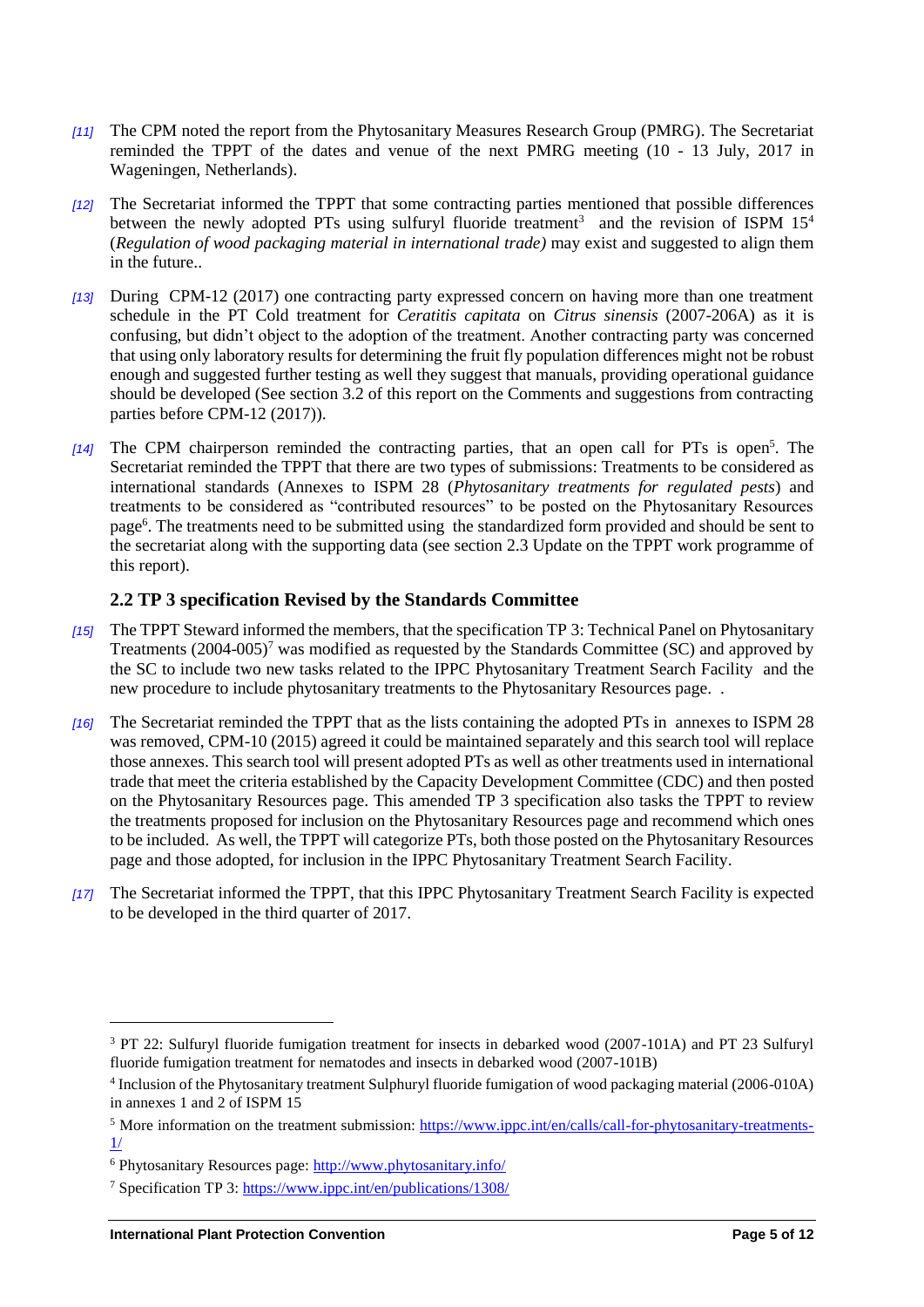#### <span id="page-5-0"></span>**2.3 Update on the TPPT work programme**

- *[18]* The secretariat recalled that the current TPPT work programme comprised of 2 draft PTs annexes to ISPM 28 (*Phytosanitary treatments for regulated pests*), and five draft International Standards for Phytosanitary Measures (ISPMs) on treatment requirements.
- *[19]* The Secretariat updated the TPPT on the current status of the draft PTs and draft ISPMs under the TPPT work programme:
- *[20]* **Draft PT: Vapour heat treatment for** *Bactrocera dorsalis* **on** *Carica papaya* **(2009-109)** is currently pending research results. (see section 3.1 of this report)
- *[21]* **Draft PT: Heat treatment of wood using dielectric heating (2007-114)** received an objection prior to CPM-12 (2017) (discussed in Section 3.3 of this report).
- *[22]* **Draft ISPM on Requirements for the use of fumigation treatments as a phytosanitary measure (2014-004):** The Secretariat informed the participants that this draft ISPM will be discussed by the Standards Committee (SC) in May 2017 and is recommended to be submitted to the first consultation in July 2017.
- *[23]* **Draft ISPM on Requirements for the use of temperature treatments as a phytosanitary measure (2014-005):** The Secretariat informed the TPPT, that the draft ISPM was revised and the draft and the responses to the comments will be submitted to the SC-7 (SC working group) in May 2017 for approval for a second consultation. Mr Ezequiel FERRO (the Steward for this draft ISPM and for the TPPT) will be presenting this draft ISPM to the SC-7.
- *[24]* **Draft ISPM on Requirements for the use of modified atmosphere treatments as a phytosanitary measure (2014-006):** This draft was presented once to the TPPT in 2015 but was deferred. The draft is currently being reviewed by the Stewards (Ms Marina ZLOTINA and Mr Scott MYERS) and is expected to be discussed at the TPPT on the next face to face meeting.
- *[25]* **Requirements for the use of chemical treatments as a phytosanitary measure (2014-003) and Requirements for the use of irradiation as a phytosanitary measure (Revision to ISPM 18) (2014- 007)):** These drafts was presented once to the TPPT in 2015 but not fully reviewed. As these drafts are assigned priority 3, they are being processed in due course.
- *[26]* **Call for phytosanitary treatments:** A call for PTs was opened in February 2017, which will feed into the work of the TPPT. The submissions that arrive before the 5 of June will be prioritized for review at the 2017 July TPPT face-to-face meeting.
- *[27]* The Secretariat queried if the PMRG members (including Japan) plans to submit phytosanitary treatments. The chairperson for the PMRG (also a member of the TPPT) informed the panel that, currently, the PMRG has no plans to have their members submit treatments as the PMRG will meet in July and only then will be able to coordinate submissions. It was mentioned that the International Atomic Energy Agency (IAEA) had recently published the results of a research project on phytosanitary treatments and that some irradiation treatments could be developed as annexes to ISPM 28 based on this research. However, it was noted that only NPPOs or RPPOs can submit PTs.
- *[28]* The Secretariat reminded the TPPT that after the Expert Consultation on phytosanitary treatments for the *Bactrocera dorsalis* complex meeting in Okinawa in 2014<sup>8</sup> , the Secretariat requested the permission from several exporting countries to allow other contracting parties that accept the treatments to release the treatment data which could be used as supporting information.

<sup>8</sup> Expert Consultation on phytosanitary treatments for the Bactrocera dorsalis complex: [https://www.ippc.int/en/core-activities/standard-settings/expert-consultation-phytosanitary-treatments](https://www.ippc.int/en/core-activities/standard-settings/expert-consultation-phytosanitary-treatments-bactrocera-dorsalis-complex/)[bactrocera-dorsalis-complex/](https://www.ippc.int/en/core-activities/standard-settings/expert-consultation-phytosanitary-treatments-bactrocera-dorsalis-complex/)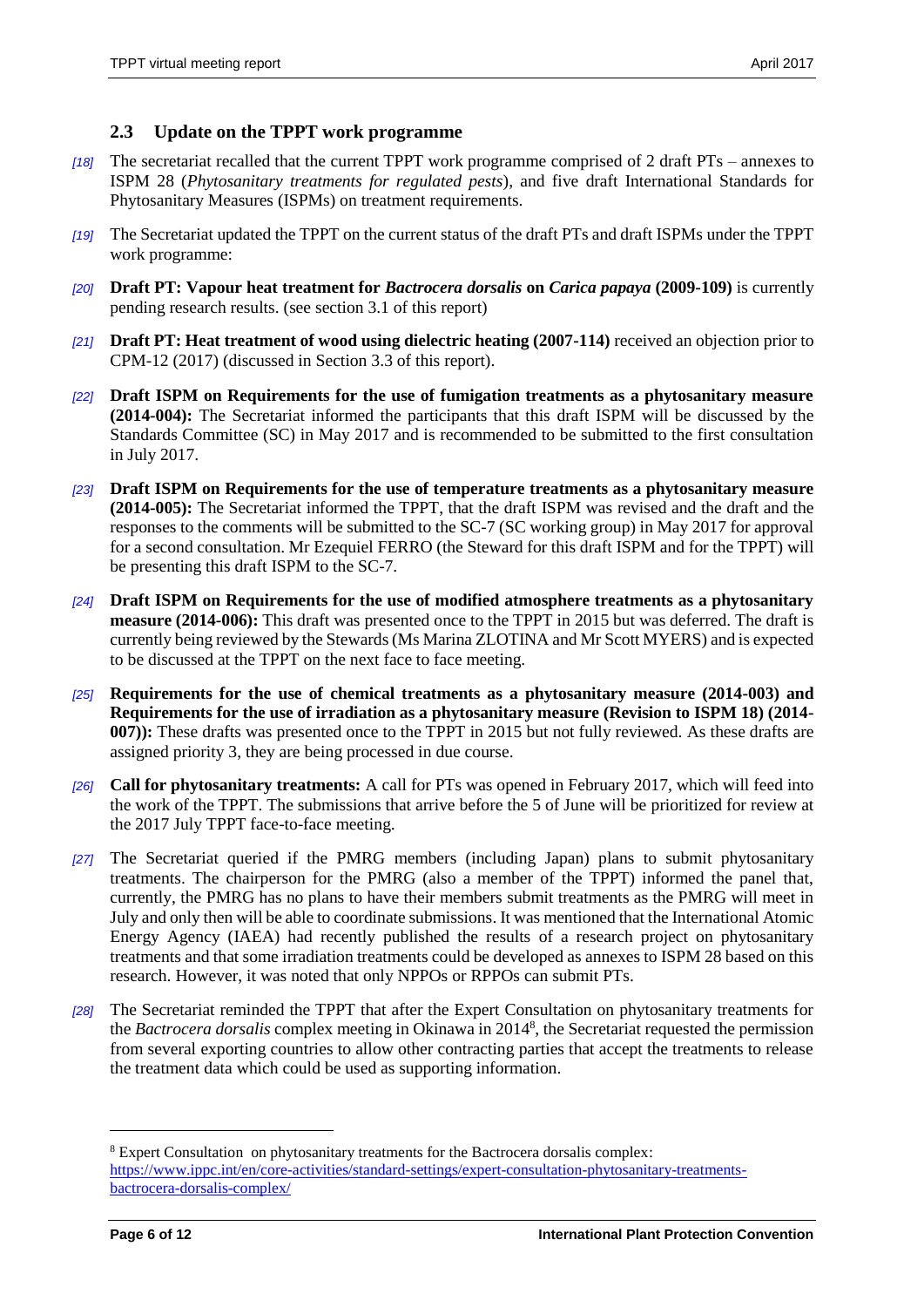- [29] The Secretariat recalled that the recently published paper<sup>9</sup>, an outcome of the PMRG, contained several treatments being used for *B. dorsalis* on different commodities. As the treatments submission has to come from an official IPPC contact point, and as several treatments from the research paper and from the Expert Consultation are approved by Japan, it was proposed to request if Japan could consider submitting these treatments.
- *[30]* It was noted that any treatment submission should be included into the standardized form provided for the treatment submissions to enable comprehensive review.
- *[31]* A TPPT member from Japan, clarified that, at the moment, there were no treatments planned to be submitted by Japan.
- *[32]* The Secretariat reiterated, that since the PMRG should already have treatment data released by the country of export, the PMRG or TPPT should facilitate the submission of these treatments by helping to include them into the submission forms and contacting the importing countries that approved the treatment to see if they would consider submitting them along with the supporting data.
- *[33]* The Japanese TPPT member offered to liaise with the Japanese plant protection organization on this matter.
- *[34]* The Chairperson of the PMRG offered to liaise with the PMRG members asking for help in writing up some of the treatment submissions. The secretariat suggested to start engaging the PMRG members as soon as possible, since their meeting is coming up soon (July 2017). TPPT members were reminded that in order to enable the review of the submitted treatments by the TPPT members at their next faceto face meeting, the closing date for submissions is 5 June 2017.
- *[35]* The TPPT agreed to liaise with the PMRG on the ongoing call and request the PMRG members help in gathering the supporting information.
- *[36]* **The next face to face meeting** will be in Vienna, Austria, IAEA HQ on 17 July21 July 2017. This meeting will be hosted and partially funded by the Joint Division of the Food and Agriculture Organization and International Atomic Energy Agency (FAO-IAEA). The plan is to review priority submissions received by the 5 June 2017 deadline and to have a detailed discussion on the draft ISPM on the Requirements for the use of modified atmosphere treatments as a phytosanitary measure (2014- 006).
- *[37]* The TPPT will also discuss any available research results related to the remaining draft Phytosanitary treatments already on the TPPT work programme.

#### <span id="page-6-0"></span>**3. TPPT work programme**

#### <span id="page-6-1"></span>**3.1 Preliminary research results for the draft PT Vapour heat treatment for**  *Bactrocera dorsalis* **on** *Carica papaya* **(2009-109): Comparison of three populations of** *B. dorsalis* **for tolerance to VHT in mangoes**

*[38]* The Secretariat recalled that a comment from the consultation period suggested that there may be differences in heat tolerance of *B. cucurbitae* populations, and possible evidence for *B. dorsalis* was presented in the 2016 September meeting. In addition, the stated level of efficacy of the treatment was not very high and, if there were population differences this could result in the treatment not being effective against all populations. The TPPT in its September 2016 meeting decided to defer the decision on moving forward with this treatment until further analysis and data was made available to the TPPT.

<sup>9</sup> Phytosanitary Treatments Against *Bactrocera dorsalis* (Diptera: Tephritidae): Current Situation and Future Prospects: [https://academic.oup.com/jee/article-abstract/110/1/67/2744806/Phytosanitary-Treatments-Against-](https://academic.oup.com/jee/article-abstract/110/1/67/2744806/Phytosanitary-Treatments-Against-Bactrocera)**[Bactrocera](https://academic.oup.com/jee/article-abstract/110/1/67/2744806/Phytosanitary-Treatments-Against-Bactrocera)**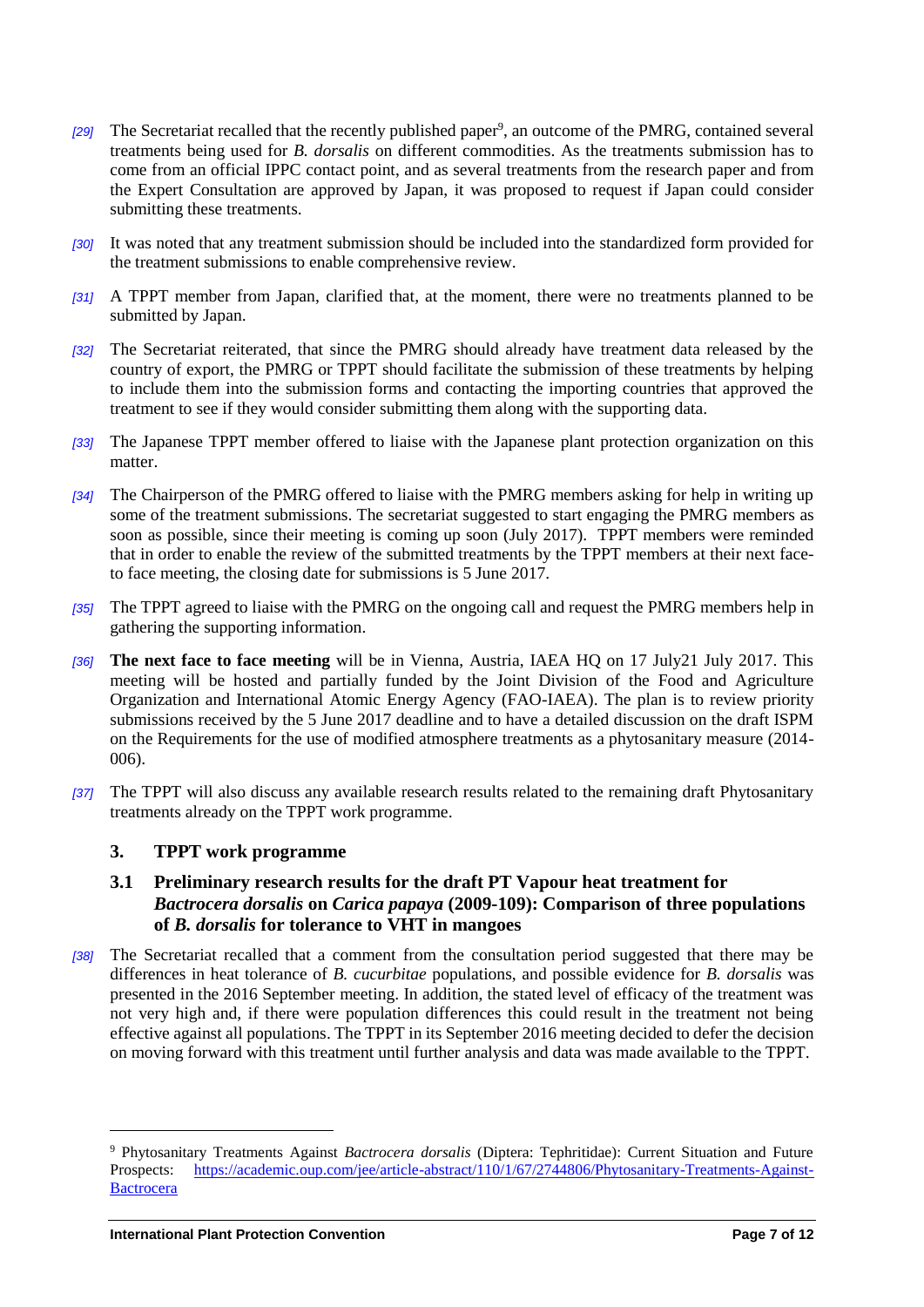- **[39]** The Treatment lead, Mr Guy HALLMAN, introduced the document<sup>10</sup> outlining the research he conducted in the Insect pest laboratories of the Joint (FAO/IAEA) division. He pointed out that some of the funds enabling to conduct this study came from the Animal and Plant Health Inspection Service (APHIS) of the United States Department of Agriculture.
- *[40]* The objective of the study was to determine if populations of *B. dorsalis* vary significantly in tolerance to vapour heart treatment (VHT). *B. dorsalis* populations from China (Fujian Province), Kenya, and Thailand were used to naturally infest mangoes. Mangoes were used instead of papayas because papayas were not available locally. It is assumed that significant differences among populations of *B. dorsalis* identified in any given commercially-treated fruit would mean that they could differ for other fruits as well.
- *[41]* One day old eggs were tested, as literature suggests that this is the most tolerant life stage to VHT. The mangoes infested with the different populations were placed in a  $1 \text{ m}^3$  volume environmental chamber at 47°C and 95% RH for approximately 3 h. The aim was to vapour heat treat the infested mangoes long enough to kill almost all of them, but leaving a few survivors so that differences in tolerance would be observable.
- *[42]* Although differences in survival after VHT among the 3 populations were not significant at the 95% confidence level, they would be at slightly above that level; e.g., 90% confidence. Therefore the treatment lead suggested that it was difficult to conclude robustly that the three populations do not differ in tolerance to VHT. The population from Thailand appears to be superficially more tolerant. In any case, the apparently most susceptible population, the Kenya population, still required a seed surface temperature of 45.3°C to kill 100%, which was only 0.1°C lower than the Thailand population.
- *[43]* One TPPT member queried about the variation of the number of pests in each fruit (oviposition rates), and if the differences in the populations may be driven by the high oviposition rate in replicate 1 and 2.
- *[44]* The Treatment lead responded explaining that there was some variation that is unavoidable with natural infestation. He explained, that they considered the difference in the oviposition rate but have not found conclusive evidence that this was influencing the results. He also mentioned, that the size of the fruit varied sometimes too, but suggested that the eggs being close to the surface of the fruit should have received the appropriate heat dosage just the same.
- *[45]* The Treatment lead asserted though, that the differences between populations disappeared as the treatment temperature rose and as the treatments schedules were operating with considerable safety margins, this should still cover the slight variations between the different populations in heat tolerance.
- *[46]* The TPPT thanked the treatment lead for conducting the experiments and presenting the preliminary results and acknowledged the complicated experimental design and the difficulty of getting conclusive results. One TPPT member informed that his team recently conducted similar research using *B. dorsalis* populations from Okinawa (Japan) and Thailand on mangoes and that he could present the results at the July 2017 TPPT face to face meeting. The TPPT requested to have the discussion paper on this additional research before the 10 June 2017 to enable the proper preparation.
- *[47]* The TPPT was invited to forward any remaining comments to the Treatment lead before the 05 June 2017, so he can prepare and expand the discussion paper to include further details. The TPPT will proceed with this discussion on the 2017 July face to face meeting.

 $\overline{a}$ 

<sup>10</sup> 05\_TPPT\_2017\_Apr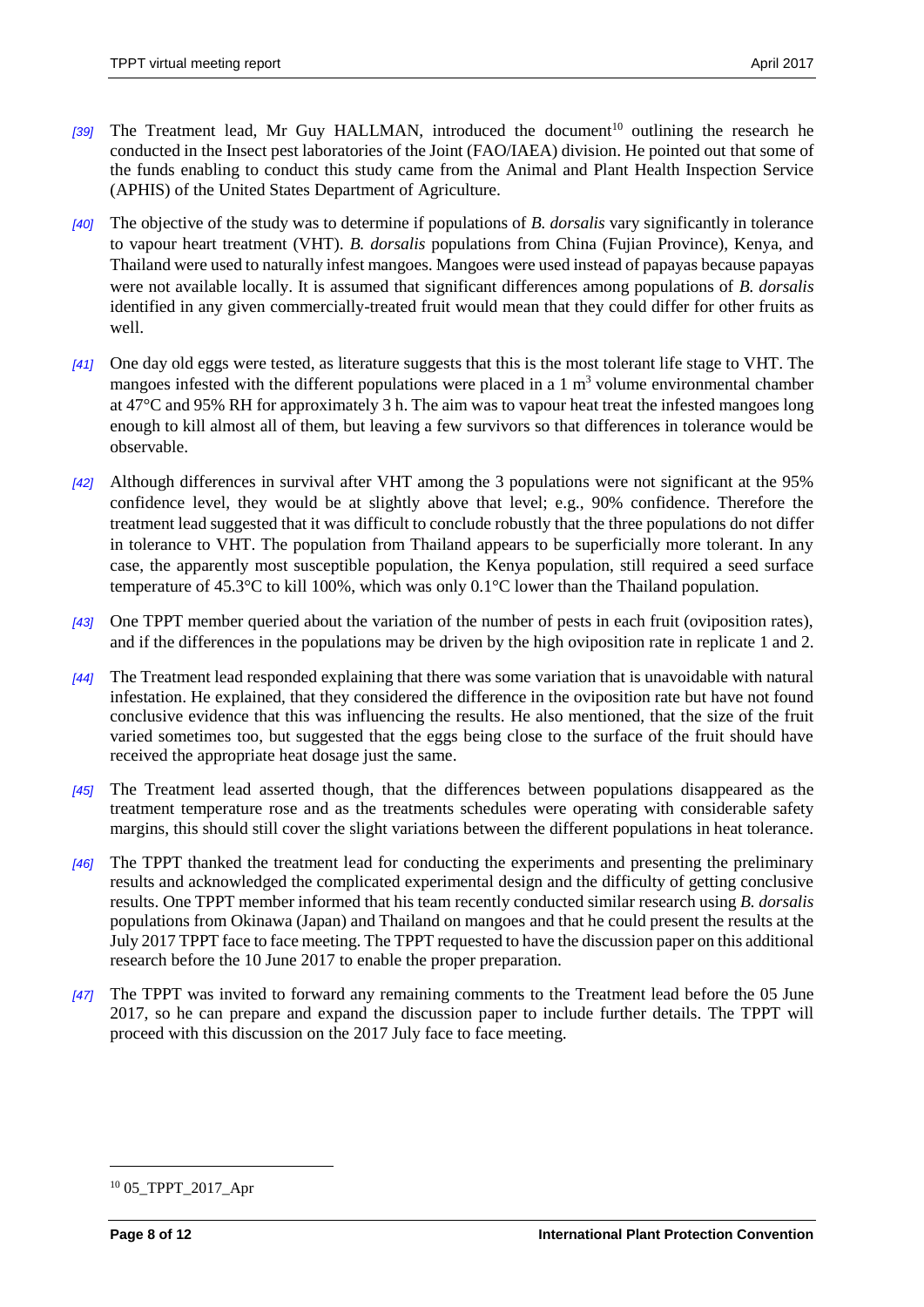#### <span id="page-8-0"></span>**3.2 Comments and suggestions from contracting parties before CPM-12 (2017):**

#### <span id="page-8-1"></span>**- Six phytosanitary cold treatments for** *Ceratitis capitata***: China**

*[48]* The Secretariat updated the TPPT on the comments that China provided on the six cold treatments for *Ceratitis capitata* later adopted by the CPM-12  $(2017)$ <sup>11</sup>. The comments pointed out that they believe that the study to test the differences between the differences in the *C. capitata* populations to cold treatments need extensive verification as the experiments were only carried out under laboratory conditions. Additionally they suggested operational manuals would be useful to successfully conduct the treatments. The Secretariat explained that the comments were reiterated at the CPM-12 (2017) and the CPM noted them.

#### <span id="page-8-2"></span>**- Cold treatment for** *Ceratitis capitata* **on** *Citrus sinensis* **(2007-206A): Thailand**

- *[49]* The secretariat informed the TPPT, that before CPM-12 (2017) Thailand submitted their objection to the PT 24: Cold treatment for *Ceratitis capitata* on *Citrus sinensis* (2007-206) because while the treatment schedules 1 and 2, are the same temperature at  $2^{\circ}$ C or below, schedule 2 requires to use 2 days longer than schedule 1, which could be resulted in higher cost of transportation. Therefore, Thailand noted that if this standard was to be adopted and employed as a phytosanitary measure, it could cause conflicts among the importing and exporting countries on the selection of aforesaid schedules.
- *[50]* In addition, Thailand also mentioned that as schedule 1 indicated that "there is 95% confidence that the treatment according to this schedule kills not less than 99.9937% of eggs and larvae of *Ceratitis capitata*", thus the efficacy of schedule 1 is still less than probit 9 level, which is defined at 99.9968%.
- *[51]* After clarifying that having more than one treatment schedule in a PT provides additional options for exporting and importing countries and that they differ in their efficacy, Thailand agreed to withdraw their objection and only make an observation on the issue at the CPM-12 (2017).
- *[52]* The Secretariat highlighted, that the adopted PT 18 (Cold treatment for *Bactrocera tryoni* on *Citrus limon*) also proposes two treatment schedules (2 °C or below for 14 continuous days and 3 °C or below for 14 continuous days). ISPM 28 (*Phytosanitary treatments for regulated pests*) does not require that a treatment efficacy should meet probit 9, but that it should have a stated level of efficacy.

# <span id="page-8-3"></span>**3.3 Objection received three weeks prior to CPM-12 (2017) on the draft PTs:**

#### <span id="page-8-4"></span>**- Treatment lead responses to objection on Heat treatment of wood using dielectric heating (2007-114)**

- *[53]* The draft phytosanitary treatment on Heat treatment of wood using dielectric heating (2007-114) received an objection before the CPM-12  $(2017)^{12}$ .
- *[54]* The contracting party raising the objection suggested that the object of this standard is "wood", but in the references, the test data are about processed wood bars and wood chips. Wood bars and wood chips are greatly different from crude wood, the diameter of crude wood is larger than wood chips, so the test results of wood bars and wood chips are not applicable to "wood".
- *[55]* It was also stated, that *Bursaphelenchus xylophilus* in wood in international trade cannot be killed under the condition of 60℃ and 1 min proposed in the standard, based on some pre stage testing done and cited in the objection.
- *[56]* The contracting party suggested delaying the adoption of the treatment until further verification and testing. They offered to provide relevant test data after being verified.

<sup>&</sup>lt;sup>11</sup> China's comments on the six cold treatments:<https://www.ippc.int/en/publications/84147/>

<sup>12</sup> Objections received prior to CPM-12 (2017):<https://www.ippc.int/en/publications/84146/>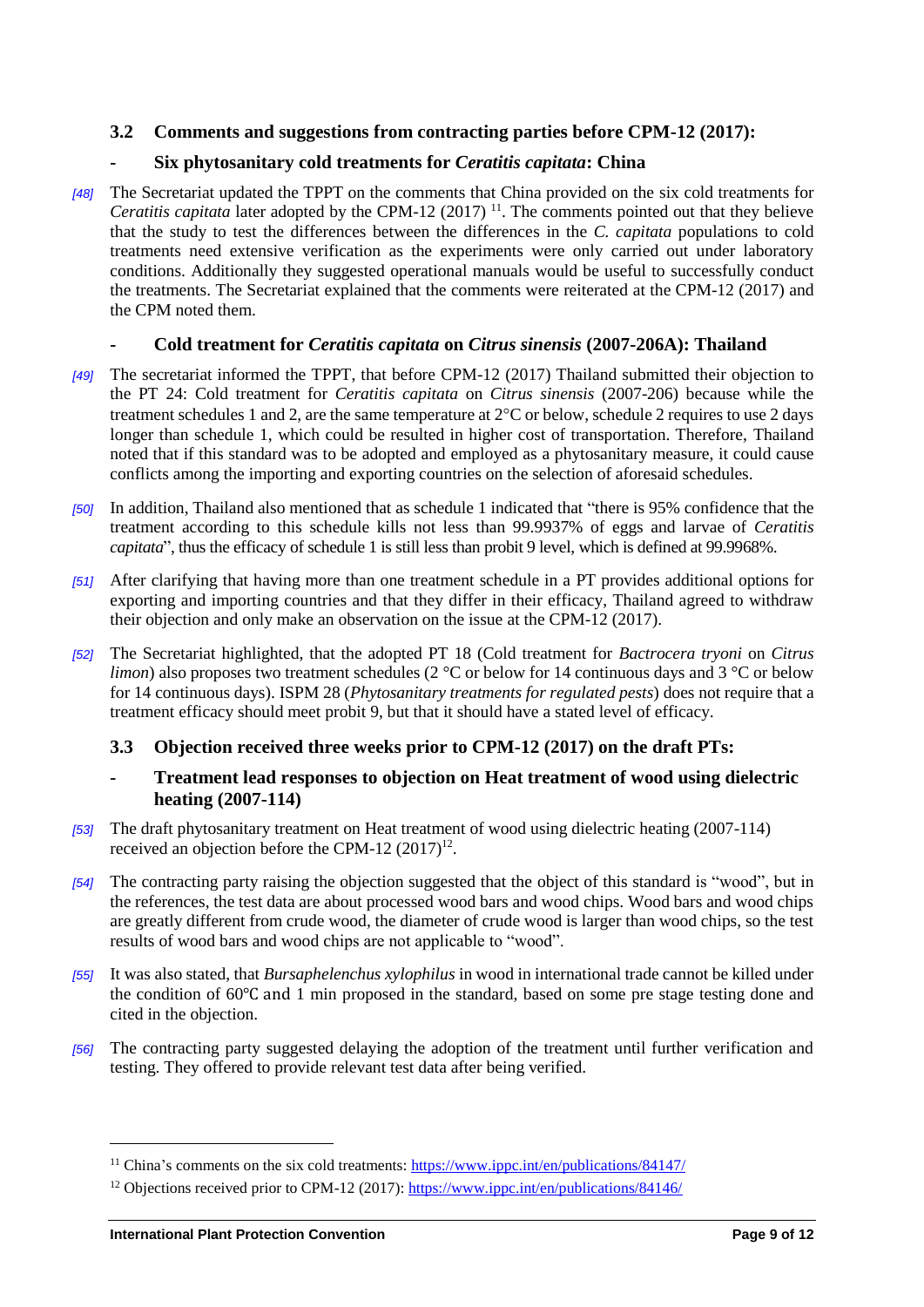- *[57]* The Treatment lead prepared a draft response to the objection<sup>13</sup> to address these concerns and introduced this paper to the TPPT.
- *[58]* The Treatment lead mentioned that the evidence for the efficacy of the Dielectric Heating (DH) schedule (60°C for 1 minute) on wood against Pine Wood Nematode (PWN), *B. xylophilus* is based on Hoover *et al* (2010)<sup>14</sup>. In their work, Hoover *et al* (2010) exposed four different isolates of PWN to DH in both small wood samples  $(2.5 \text{ by } 3.8 \text{ by } 0.64 \text{ cm})$  held within larger wood blocks  $(8.9 \text{ cm}^3)$ , and in large "industrial scale" wood blocks (10.2 by 10.2 by 25.4 cm). The TPPT was satisfied that these experimental conditions were appropriately representative of wood in international trade.
- *[59]* It was stressed that the DH schedule recommended for adoption does not state that "all" PWN will be killed at 60°C for 1 minute, but only 99.9968% will be killed (no survivors in around 30,000 exposed PWN). It was explained that, in practice, from a population of 3,448,166 PWN outlined in the objection from the combined controls (see table 1 of the objection received for this draft PT), it is still possible to have 110 survivors (3,448,166 x (1-0.999968)) and still achieve the stated level of efficacy stated in the treatment.
- *[60]* It was noted that 5,648 live PWN were extracted from the treated samples and it is unclear if these PWN were extracted immediately after treatment, or after the wood had been incubated for two to three weeks (e.g. 21 days) as per the diagnostic protocol (ISPM 27 Annex 10: *Bursaphelenchus xylophilus*) 15 . It was pointed out that if the first option was used, then the results could indicate that the level of expected efficacy (99.9968%) was not achieved. It was also mentioned that, if the wood was incubated for 21 days, it should be expected that the original surviving population would have undergone several generations (completing their life cycle from egg to adult in 6 days, each female laying between 80 and 150 eggs) and increased significantly in number. After incubation the numbers detected would not necessarily indicate that the expected efficacy (99.9968%) had not been achieved, as the extracted numbers would have increased significantly from the small number of original surviving nematodes.
- *[61]* It was noted that, in order to better assess the results presented by China and the possibility that the in draft PT would indicate a failure of the DH schedule to achieve the stated efficacy (99.9968%), more information would be required on the methodology.
- *[62]* The Secretariat informed the TPPT that at the CPM-12 (2017) the submitter of the objection agreed to provide more information on the pre-trial data that the objection is based on before the upcoming SC meeting.
- *[63]* The Chinese member of TPPT confirmed that further tests are being carried out at the new dielectric heat treatment facility in China, and that the new data and test methods will be provided as soon as possible. He also confirmed that the PWN was extracted immediately after treatments.
- *[64]* The TPPT agreed to contact the researchers conducting the tests to verify the objection on the Heat treatment of wood using dielectric heating (2007-114), and send the information on the setup of the tests and the results to the Secretariat for distribution among the TPPT members.

# <span id="page-9-0"></span>**4. Other business**

*[65]* No othe+r business was discussed.

 $\overline{a}$ 

<sup>13</sup> 03\_TPPT\_2017\_Apr

<sup>14</sup> Hoover, K., Uzunovic, A., Gething, B., Dale, A., Leung, K., Ostiguy, N. & Janowiak, J.J. 2010. Lethal temperature for pinewood nematode, *Bursaphelenchus xylophilus*, in infested wood using microwave energy. *Journal of Nematology,* 42: 101–110.

<sup>15</sup>Annex to ISPM 27: DP 10: *Bursaphelenchus xylophilus*: [https://www.ippc.int/static/media/files/publication/en/2016/04/DP\\_10\\_2016\\_En\\_2016-04-14.pdf](https://www.ippc.int/static/media/files/publication/en/2016/04/DP_10_2016_En_2016-04-14.pdf)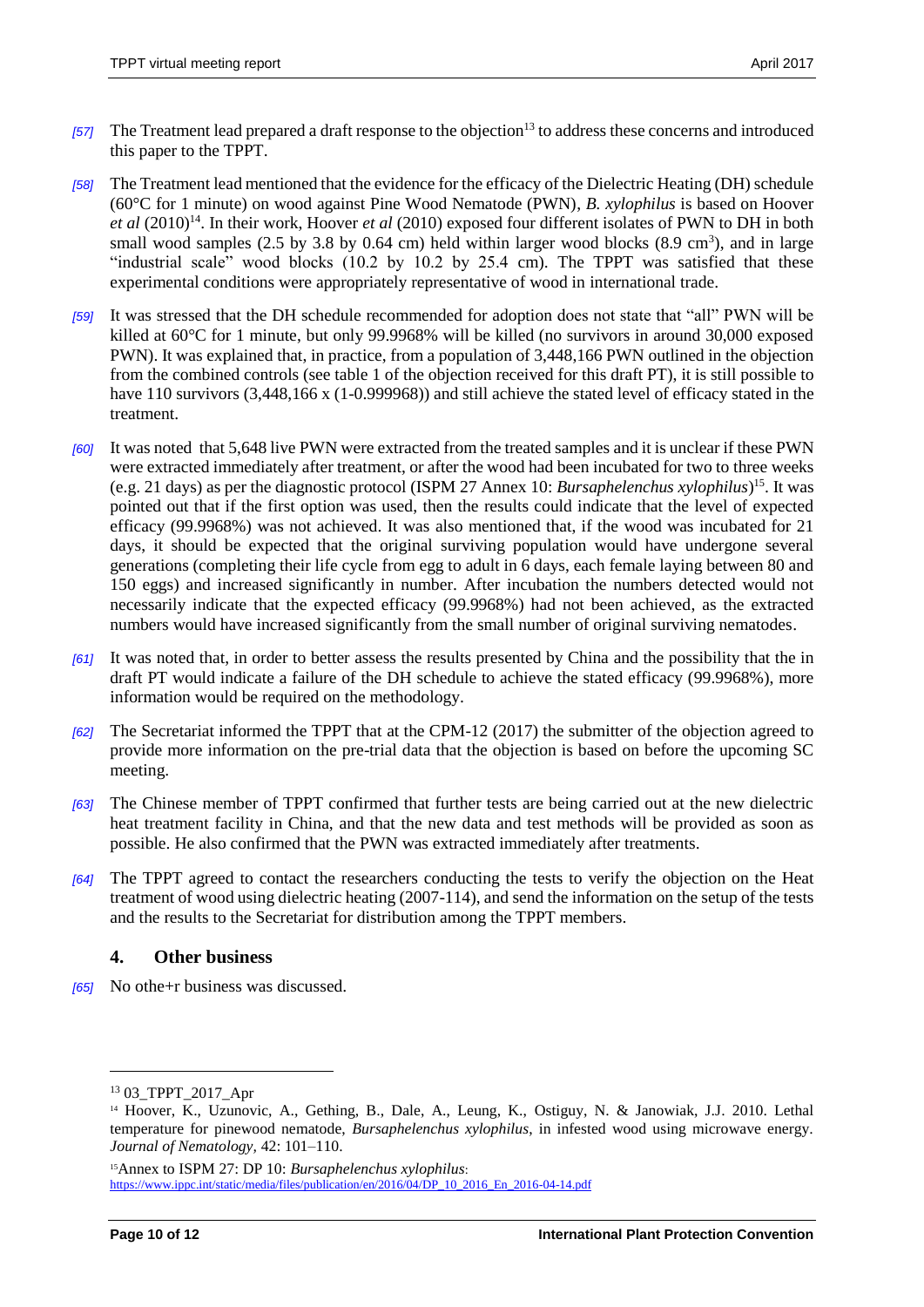# <span id="page-10-0"></span>**5. Close of the meeting**

*[66]* The Secretariat congratulated the panel on the adopted treatments thanked the TPPT members and the new TPPT Steward for their participation and closed the meeting.